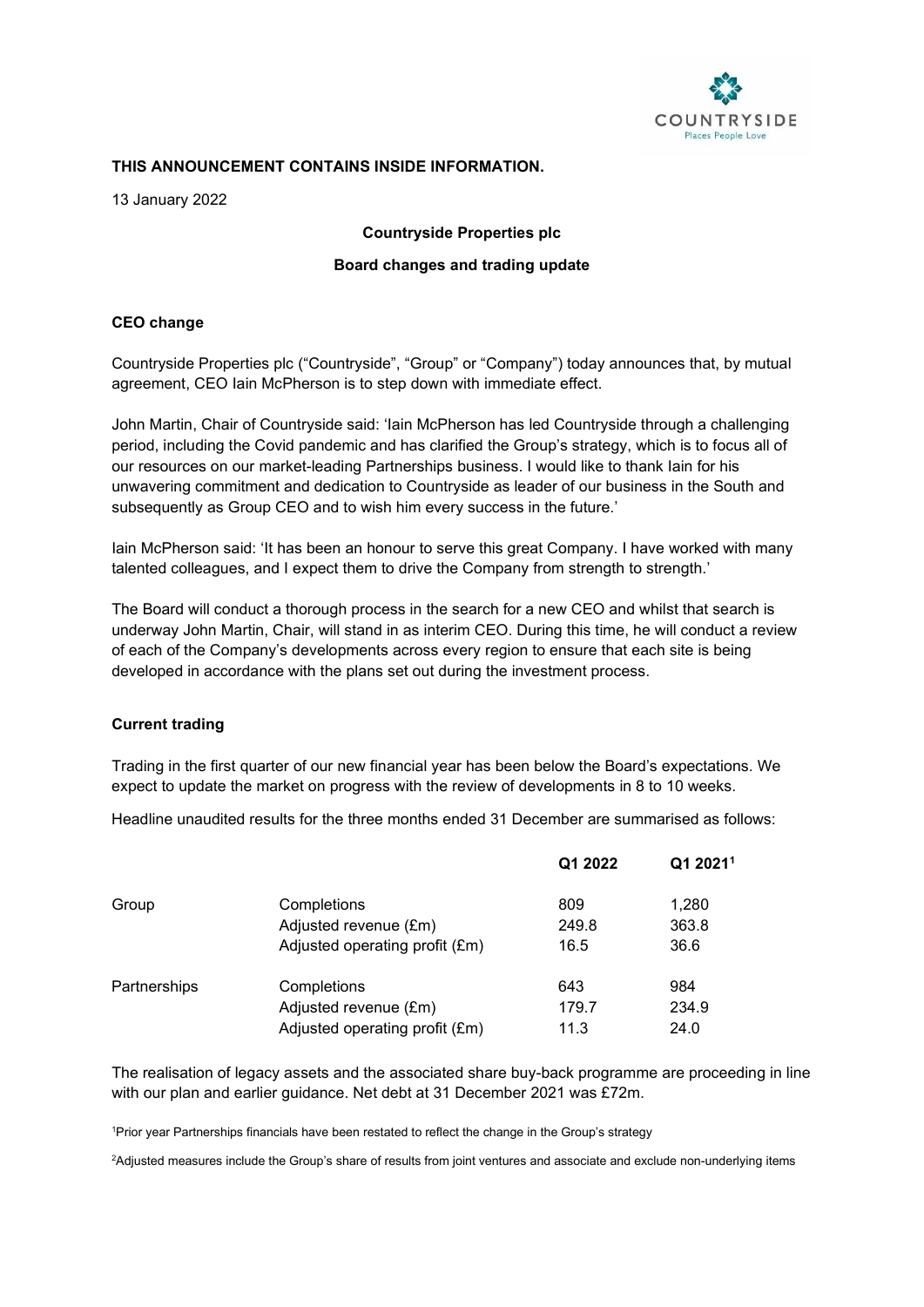

### **Non-Executive Director appointment**

We are pleased to announce the appointment of Peter Lee to the Board of Countryside as Non-Executive Director, with effect from 21 January 2022. Peter is a Partner at Browning West, an investment firm that focuses on long term investments in great businesses and which is one of Countryside's largest shareholders. He will also join the Nominations Committee.

John Martin, Chair of Countryside said: "Peter and the Browning West team have engaged actively and positively with the Company and the Board has been impressed with their long-term orientation and deep understanding of Countryside's business. Peter has an impressive track record in public market investing and really understands value creation. We are delighted that he has agreed to join the Board and confident that he will make a significant contribution to our Board deliberations."

Peter Lee commented: "I am excited to be joining the Countryside Board. Browning West has made a substantial investment in Countryside because we believe the Company has strong competitive advantages and tremendous long-term growth prospects. I look forward to working closely and collaboratively with my Board colleagues to ensure that Countryside can capitalise on its considerable potential."

The Company and Browning West have entered into a Relationship Agreement which clarifies the obligations of both parties in respect of Peter's appointment as a Director of Countryside Properties plc. The Relationship Agreement includes, among other things, an undertaking that Browning West will not requisition (or propose resolutions at) General Meetings of the Company, circulate statements to shareholders or seek to remove Directors from the Board.

The Company will announce the appointment of other Non-Executive Directors as searches are concluded over the coming months. We continue to work on enhancing the diversity of the Board noting the targets of the Hampton-Alexander review and the Parker review.

No further information is required to be disclosed pursuant to Listing Rule 9.6.13R.

# **Cladding and building safety**

The Board has considered the letter from the Department of Levelling Up, Housing and Communities of 11 January 2022 and is fully supportive of finding an industry-wide solution for the benefit of leaseholders. We are currently working with landlords to expedite remediation in cases where the historic work on Countryside developments did not meet building standards, in accordance with the provisions made last year. We will update shareholders comprehensively when an industry-wide solution is identified.

#### **Analyst and investor conference call**

There will be a conference call for analysts and investors at 08.00 hrs (GMT). The conference call dial in details are below:

**Std International Dial-In:** +44 (0) 2071 928000 **UK Freephone Dial-In:** 08003767922

**Conference ID:** 5248547

**Enquiries:**